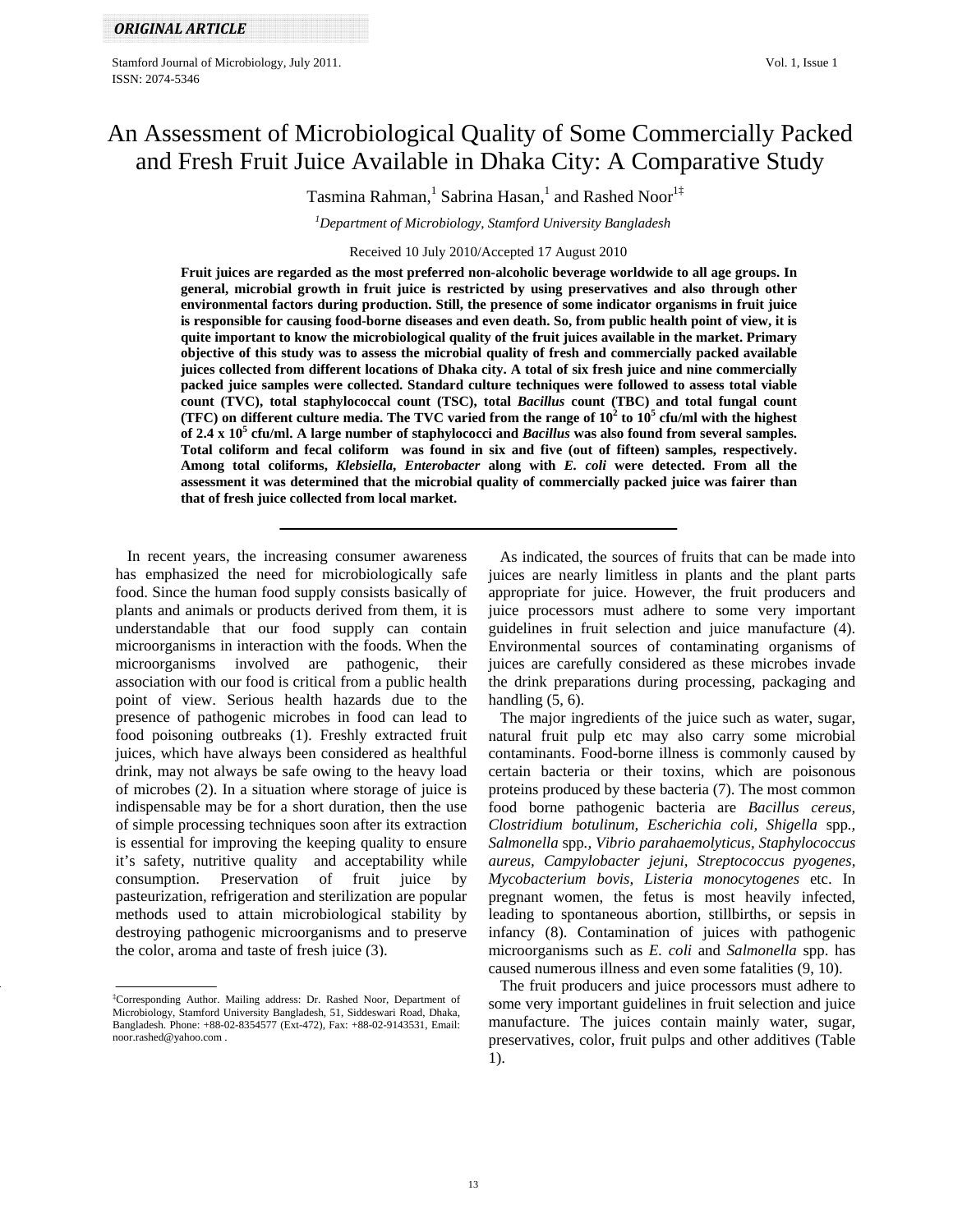| Parameter                 | Total viable count | Coliform | Fecal coliform | Staphylococci   |
|---------------------------|--------------------|----------|----------------|-----------------|
| Maximum count anticipated | $5.0\times10^{3}$  |          |                | 100             |
| Maximum count permitted   | $1.0\times10^{4}$  | 100      |                | $1.0\times10^3$ |

TABLE 1**.** The recommended microbiological standards for any fruit juice; all numbers are as per ml of juice consumed (11)

 The presence of microbial contaminants in water, sugar and pulp may cause spoilage of the drinks or gastrointestinal diseases to the consumers (4).

 Industrially processed fruit juices were investigated for some physicochemical tests. They apply chemical preservatives that can inhibit all types of microbial growth. It is well known that the manufacturers commonly use Sulphur Dioxide  $(SO<sub>2</sub>)$  and benzoate as preservatives in processed fruit juices. Sulphur dioxide and benzoate can significantly damage the vegetative cells. The sulphites inhibit yeasts, moulds and bacteria and are most effective as inhibitors of browning in foods (8). They also reduce the number of growth of microbes and increase the shelf life of juice products.

 The effect of storage temperature has also been reported in various research papers. At 4 °C nutritional values of juice were longer than 25 days in all system tested (12). In another study, while the refrigeration condition was able to stabilize Rosselle fruit flavored drinks for a week, the freezing condition was able to preserve the drinks for more than a week (13).

 The focus of this study was to compare the quality of fresh and commercially available fruit juices by assessing their microbial load and the presence of pathogenic bacteria.

#### **MATERIALS AND METHODS**

Sample collection. Fifteen samples were collected, of which 6 fresh juice samples were collected from 5 different locations of Dhaka city and other 9 juice samples were commercially packed juices available in market. The table of collection sites are given below (Table 2).

 **Enumeration of total bacteria.** A total of 1 ml of sample was transferred with a sterile pipette to the tube containing 9ml of ringer solution to make  $10^{-1}$ dilution. In such a way, dilution upto  $10^{-6}$  was made. If in any sample countable number of colonies were detected at  $10^{-6}$  dilution, further dilution of same item were prepared and tests were repeated using ringer solution. All colonies on the dishes were counted using a colony counter and following back calculating the actual numbers of bacteria.

 To enumerate the microbial load in the fruit juice sample, Plate Counting Agar (PCA) (Hi Media, India) for total viable bacterial count (TVC), Dextrose Tryptose Bromocresol Purple Agar (DTBPA) (Difco, USA) for total *Bacillus* count (TBC), Baired Parker Agar (BPA) (Difco, USA) for total Staphylococcal count (TSC), and Potato Dextrose Agar (PDA) (Hi Media, India) for total fungal count (TFC) were used.

 **Isolation and identification of coliform.** For presumptive identification of coliform bacteria, samples were inoculated onto MacConkey agar media. The isolates were then inoculated in Brilliant Green Lactose Bile (BGLB) broth followed by streaking on Eosine Methylene Blue (EMB) agar plate. Indole test, Methyl red test and Citrate utilization test were done to differentiate among groups of coliform bacteria. All media were prepared in the laboratory according to the manufacturer's instruction. After inoculation of the samples, plates were incubated at 37 °C and colonies were obseved after 24 hours.

|  |  |  |  |  | TABLE 2. List of collected samples |  |  |
|--|--|--|--|--|------------------------------------|--|--|
|--|--|--|--|--|------------------------------------|--|--|

| Fresh juice               | Collection area | Sample no.      |
|---------------------------|-----------------|-----------------|
| Orange                    | Moghbazar       | FO1             |
| Orange                    | Siddeswari      | FO <sub>2</sub> |
| Papaya                    | Khilgaon        | <b>FPA</b>      |
| Pineapple                 | Mirpur          | <b>FPI</b>      |
| Sugarcane                 | Farmgate        | FS1             |
| Sugarcane                 | Farmgate        | FS <sub>2</sub> |
|                           |                 |                 |
| Commercially packed juice | <b>Brand</b>    | Sample no.      |
| Orange                    | Brand A         | <b>COA</b>      |
| Orange                    | <b>Brand B</b>  | COB             |
| Orange                    | Brand C         | COC             |
| Orange                    | Brand D         | $\rm{COD}$      |
| Mango                     | Brand A         | <b>CMA</b>      |
| Mango                     | Brand B         | <b>CMB</b>      |
| Mango                     | Brand C         | CMC             |
| Mango                     | Brand D         | <b>CMD</b>      |
| Apple                     | <b>Brand E</b>  | CAP             |

# **RESULTS**

 cfu/ml. The total viable count varied with different types or juices that ranged from  $3.2x10$  to  $2.4x10$  cru/ml.<br>Similarly, we found mean staphylococcal count as  $7.2x10<sup>3</sup>$  **Microbial load in fresh juice samples.** The mean bacterial count in fresh juice samples was  $1.14x10^4$ of juices that ranged from  $3.2 \times 10^2$  to  $2.4 \times 10^4$  cfu/ml. cfu/ml with the range from 0 to  $2.5x10^4$  cfu/ml. In case of total *Bacillus* count, we found that the mean count was 7.2x10<sup>3</sup> cfu/ml and it ranged from 0 to  $2.5x10^3$  cfu/ml in different fruit juice samples (Fig. 1).

**Microbial load in commercially packed juice sample.**  The mean bacterial count in commercially packed juice samples was  $1.8x10<sup>3</sup>$  cfu/ml. The total viable bacterial count varied with types of juices as well as different brands of same type of juices that ranged from  $3.1 \times 10^2$  to  $3.2x10<sup>3</sup>$  cfu/ml. Likewise, we found mean Staphylococcal count as  $4.9x10^2$  cfu/ml with the range from 0 to  $2.3x10^3$ cfu/ml. Moreover, mean *Bacillus* count was found 7.3x10<sup>2</sup> cfu/ml and it ranged from  $1x10^2$  to  $2.0x10^3$  cfu/ml in different types and brands of fruit juice samples (Fig. 1  $\&$ 2).

 **Total fungal count.** The total fungal count was observed on potato dextrose agar (PDA) media. The single medium used for the enumeration of fungi showed a little range of growth from 2.3 x  $10^2$  to 9.0 x  $10^6$  cfu/ml (Table 3).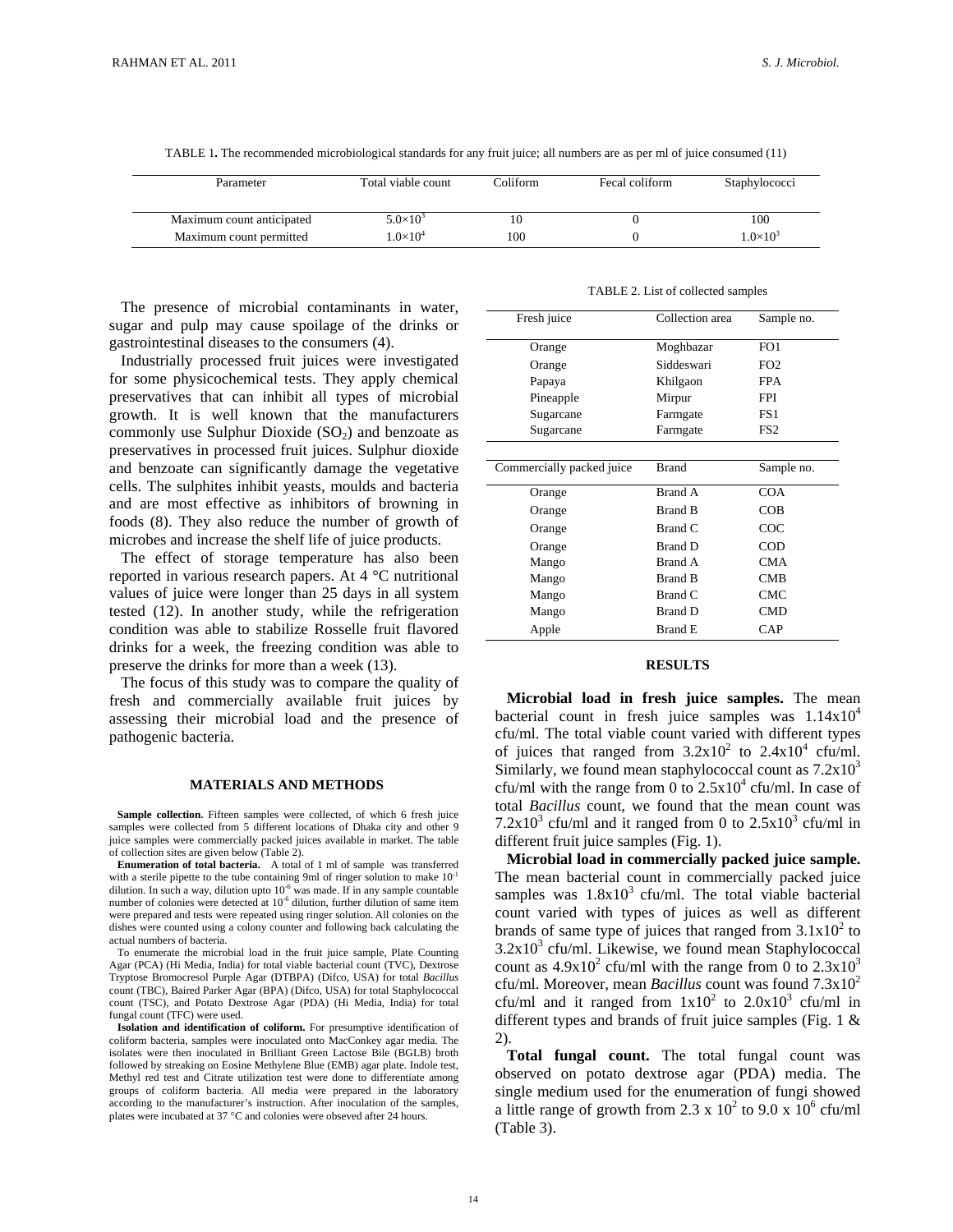







FIG. 1. Total viable bacterial count, total Staphylococcal count and total Bacillus count in (A) fresh juice (B) commercially packed juice samples



FIG. 2. Comparative mean viable bacterial count, Staphylococcal count and *Bacillus* count between fresh juice and commercially packed juice samples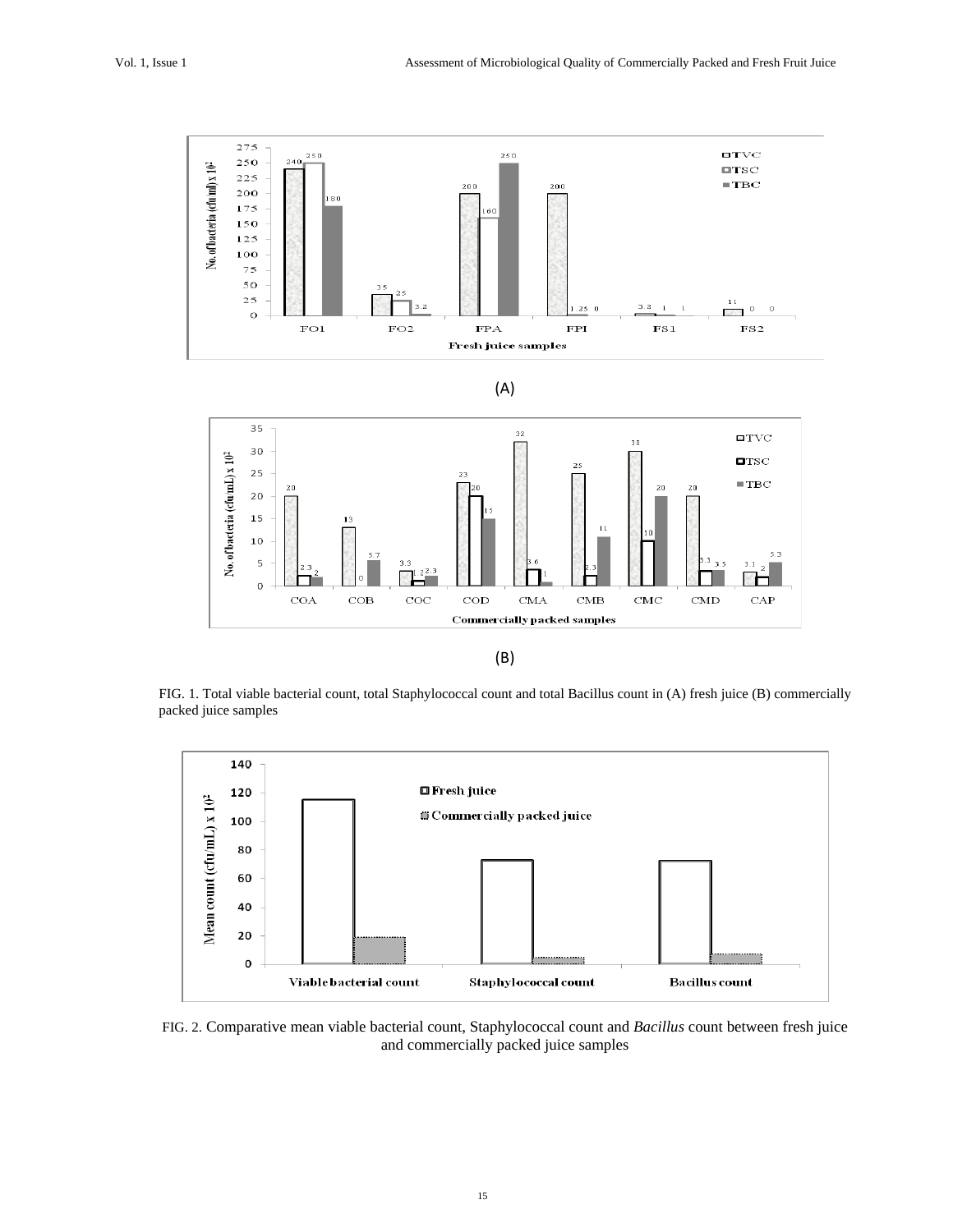| Fresh juice               | Sample no.      | Average no. of fungal count (cfu/ml) |
|---------------------------|-----------------|--------------------------------------|
| Orange                    | FO1             | $9.0 \times 10^6$                    |
| Orange                    | FO <sub>2</sub> | 5.5 x $10^3$                         |
| Papaya                    | <b>FPA</b>      | $4.5 \times 10^{4}$                  |
| Pineapple                 | <b>FPI</b>      | 5.4 x $10^5$                         |
| Sugarcane                 | FS1             | $8.1 \times 10^3$                    |
| Sugarcane                 | FS <sub>2</sub> | $2.3 \times 10^{2}$                  |
| Commercially packed juice | Sample no.      | Average no. of fungal count (cfu/ml) |
| Orange                    | <b>COA</b>      | $8.4 \times 10^4$                    |
| Orange                    | COB             | $2.2 \times 10^3$                    |
| Orange                    | COC             | $5.7 \times 10^6$                    |
| Orange                    | <b>COD</b>      | $2.2 \times 10^4$                    |
| Mango                     | <b>CMA</b>      | $3.5 \times 10^{6}$                  |
| Mango                     | CMB             | $2.5 \times 10^4$                    |
| Mango                     | <b>CMC</b>      | $4.2 \times 10^3$                    |
| Mango                     | CMD             | $8.2 \times 10^4$                    |
| Apple                     | CAP             | $5.2 \times 10^4$                    |
|                           |                 |                                      |

TABLE 3. Total fungal count of the tested samples in the PDA media

TABLE 4. Presence or absence of total coliform and fecal coliform in the fruit juice

| Sample no.      | Presence of total coliform <sup>a</sup> | Presence of fecal coliform |
|-----------------|-----------------------------------------|----------------------------|
| FO <sub>1</sub> | $^{+}$                                  | Positive                   |
| FO <sub>2</sub> |                                         | Negative                   |
| <b>FPA</b>      | $+$                                     | Positive                   |
| <b>FPI</b>      | $+$                                     | Positive                   |
| FS <sub>1</sub> | $+$                                     | Positive                   |
| FS <sub>2</sub> |                                         | Negative                   |
| <b>COA</b>      | $^{+}$                                  | Negative                   |
| COB             | $+$                                     | Positive                   |
| COC             |                                         | Negative                   |
| COD             |                                         | Negative                   |
| <b>CMA</b>      |                                         | Negative                   |
| <b>CMB</b>      |                                         | Negative                   |
| <b>CMC</b>      |                                         | Negative                   |
| <b>CMD</b>      |                                         | Negative                   |
| CAP             |                                         | Negative                   |

<u>a da santa da sensa da sensa da sensa da sensa da sensa da sensa da sensa da sensa da sensa da sensa da sensa </u>  $^a$  +: positive; -: negative

 **Isolation of the total coliform and fecal coliform bacteria.** In the confirmatory test for the presence of coliform bacteria in the fruit juice, the samples were inoculated on the EMB agar media (Table 4).

 **Identification of the total coliform.** The isolated coliforms were further inoculated in different biochemical media for the differentiation among the groups. On the basis of those tests, the bacteria were identified to the genus level. The result is given in the following table (Table 5).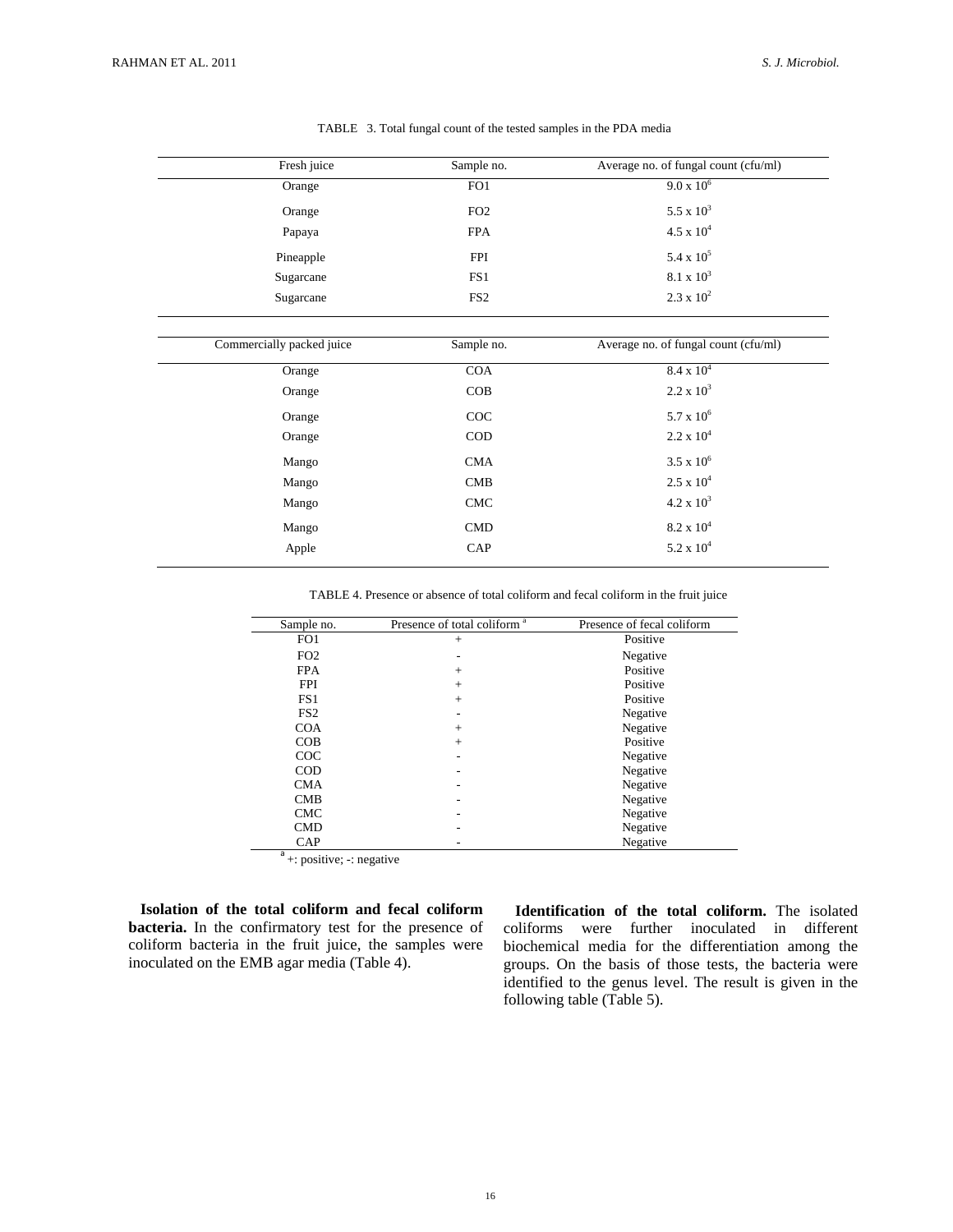| Sample no.      | Citrate utilization test <sup>a</sup> | Methyl red test <sup>a</sup> | Indole test <sup>a</sup> | Suspected Organism |
|-----------------|---------------------------------------|------------------------------|--------------------------|--------------------|
| FO <sub>1</sub> | ۰                                     |                              | $^{+}$                   | E. coli            |
| <b>FPA</b>      | ۰                                     | $+$                          | $^{+}$                   | E. coli            |
| <b>COA</b>      | $^{+}$                                | -                            | -                        | Enterobacter       |
| COB             | $^{+}$                                |                              |                          | Enterobacter       |
| FS1             | $^{+}$                                | $^{+}$                       |                          | Klebsiella         |
| <b>FPI</b>      | $^{+}$                                |                              | -                        | Enterobacter       |

TABLE 5**.** Identification of the total coliforms

 $a^a$  +: positive; -: negative

### **DISCUSSION**

 Fruit juices are very popular among the people of all ages around the world. Also in Bangladesh, ready to eat packed fruit juice is becoming more and more popular as they are usually tastier than soft drinks. Advantage of packed fruit juices is that these are convenient to carry and can be kept for a considerable amount of time (14, 15). Fruit juices by their very nature contain various organisms. Clearly, many of these microorganisms will be harmless yeasts & saprophytic bacteria. By detecting this bacterial load in the juice, it apparently gives an idea about the quality of the sample. Therefore, aerobic plate count or total counts of some popular juice were carried out in the present experiment.

 Total viable bacterial count in most of the fresh juice samples was higher than the commercially packed juice, as the highest count was found as  $2.4 \times 10^4$  cfu/ml and  $3.2x10^3$  cfu/ml in fresh and packed juice, respectively. The scenario of total staphylococcal and *Bacillus* count was also similar. Though most of the juice samples showed equal or slightly higher count than the permitted count (11), these were unfavorable for consumption because six of them showed the presence of coliform. The presence of coliform in fruit juice is not allowed by safe food consumption standard (14). Coliforms were identified as *E. coli*, *Enterobacter*  and *Klebsiella*, which can produce many systematic infections after consumption.

 The fungal count was also much higher in many samples and varied from sample to sample. Though the fungal isolates were not identified, colony morphology and color showed the probability of the presence of pathogenic strain and could produce mycotoxins in juice samples.

 The comparative study anticipated the safe consumption of commercially packed juice than the freshly packed juice marketed locally. This might be the reason of using automated machine and also some preservatives during fruit juice processing. But some preservatives of higher concentrations can be harmful for our health. Therefore studies on preservative concentrations should also be carried out.

 industries. It is therefore, essential for the people who The juices that are mishandled and mistreated during preparation or storage generally cause most outbreaks. The disease agents spread by juice like drink not only harm large groups of people but also sometimes result in serious disability and death. The lack of knowledge in cleaning, safe fruit juice preparation and contamination sources can contribute to the contamination process unknowingly to the people working in fruit juice handle and prepare juices, to be properly trained in safe fruit handling technique.

 The microbiological quality of processed fruit juices is the most important aspect to be taken care of by the manufacturer. Negligence in this area may result in serious contamination that ultimately represents a low quality product to the consumers. As these unwanted unhygienic conditions are usually due to the lack of knowledge and unawareness to the fundamental sanitary principles, it is preventable by proper training and monitoring. The government authorized institute (like BSTI) should take intensive investigation to control the microbial and chemical quality of the juices as well as the public awareness about the adulterated fruit juices should be increased.

## **REFERENCES**

- 1. **Frazier, W. C., and D. C. Westhoff.** 1997. Food Microbiology. Tata McGraw-Hill, inc., New York.
- 2. **Kumari, V.** 1995. Nutritional and microbial quality of sugarcane juice in Udaipur city. M. Sc. dissertation, RAU, Bikaner.
- 3. **Elmahmood, A. M., and J. H. Doughari.** 2007. Microbial quality assessment of kununzaki beverage sold in Girei town of Adamawa State, Nigeria. Afr. J. Food Sci. **1(1)**:11-15.
- 4. **Eckert, J. W.** 1979. Fungicidal and fungistatic agents: Control of pathogenic microorganisms on fresh fruits and vegetables after harvest, p. 149-164. *In* Food mycology. Hall, Boston.
- 5. **Jay, J. M.** 1987. Physical, Chemical, Molecular and Immunological Methods, p. 200-209. *In* Modern Food Microbiology, 3rd ed. CBS publishers and distributors, India.
- *6.* **Audurier, A., and C. Martin.** 1989. Phage typing of *Listeria monocytogenes.* International Journal of Food Microbiology **8(3):**251-257*.*
- 7. **Bryan, F. L.** 1977. Diseases transmitted by food contaminated with wastewater. J.Food Protection **40:**45-56.
- 8. **Prescott, L. M., J. P. Harley, and D. A. Kleen.** 2002. Microbiology, 5th ed. McGraw Hill, New York.
- 9. **Cody, S. H., et al.** 1999. An outbreak of *Escherichia coli* 0157:H7 Infection from Unpasteurized Commercial Apple Juice. Annals of Internal Medicine **130(3):**202-209.